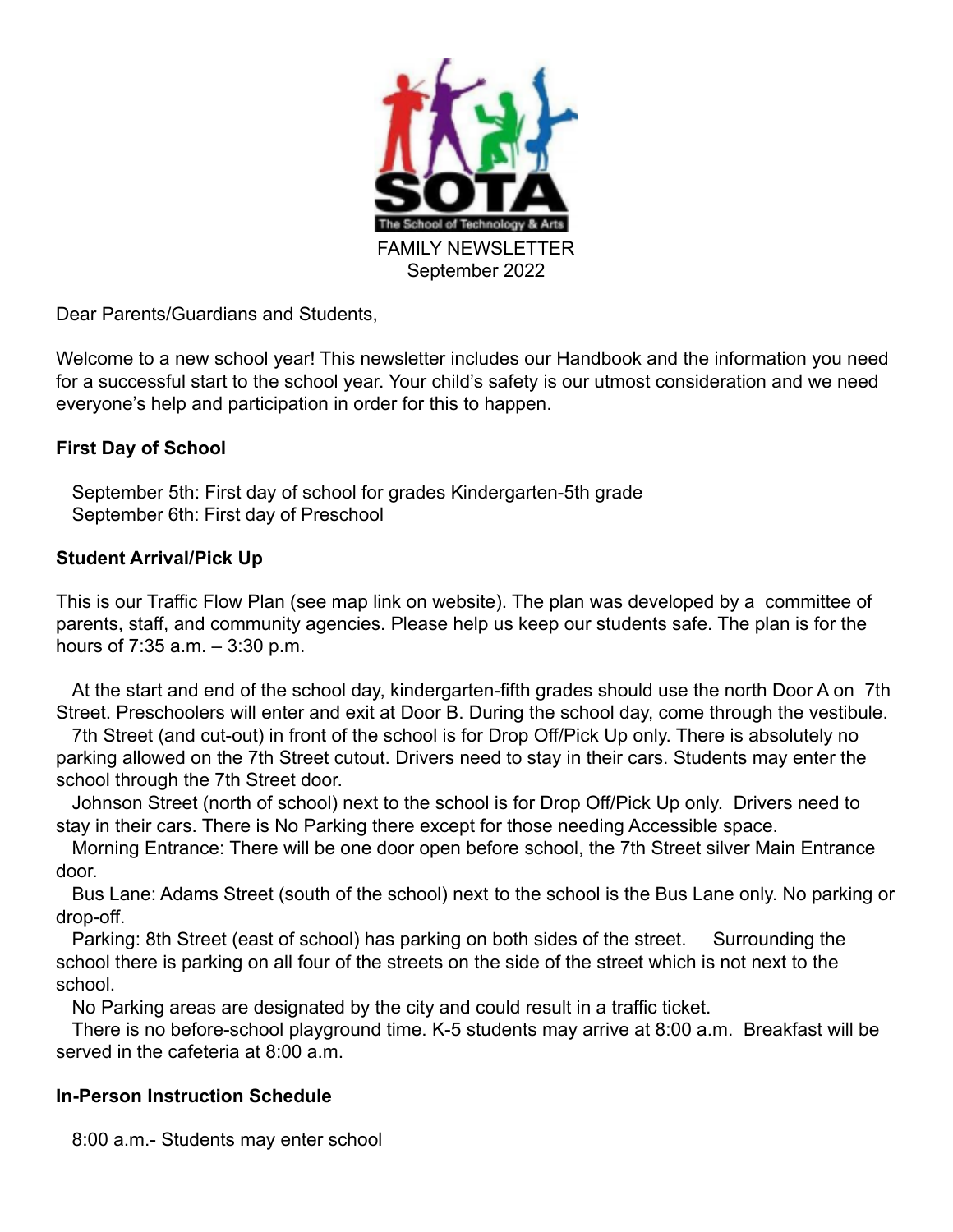8:15 a.m.-Beginning Bell 11:45 a.m.- End of School Day on Wednesdays 3:15 p.m.- End of School Day on Mondays, Tuesdays, Thursdays, and Fridays

# **Boys and Girls Club**

Hamilton/SOTA is a site for the Boys and Girls Club. A registration form must be on file with the Boys and Girls Club before students may attend. Forms can be accessed through the Boys & Girls Club website www.bgclax.org or by calling the Boys and Girls Club offices: Hamilton site at 789-8461 and Mathy site at 784-5656. Applications and fees should be submitted to the Boys & Girls Club. For any questions regarding the Boys and Girls club please call 784-5656.

## **Class/Homeroom for K-5**

Please note that the homeroom number and teacher that your child has been listed online on family access. If you would like your log-in and password for family access, call the school office.

### **Parent-Teacher Conferences**

Parent-Teacher Conference dates for next year will have a new schedule. Mark your calendars for the following dates:

Monday, October 12, Noon to 8:00 p.m. Thursday, October 15, 4:00 p.m. to 8:00 p.m. Spring conference dates to be determined

### **Joint Parent Governance/SOTA Steering Committee/Parent Volunteers**

The SOTA I Charter defines Joint Parent Governance in the following way. "The SOTA I Steering Committee is an interactive teacher and parent-led group. The main objective of the committee is to promote parental involvement in building the partnership between parents, school, and the community in educating our children. The group also works to facilitate communication between parents and the staff in order to promote parental involvement in the decision-making process."

We are grateful to be in partnership with our parent volunteers. They have worked to raise funds, have participated on committees, have volunteered to help teachers, and continue to do wonderful things to support our school. Thank you, so much.

We look forward to a great year full of excitement and learning!

Sincerely, Ben Burns Principal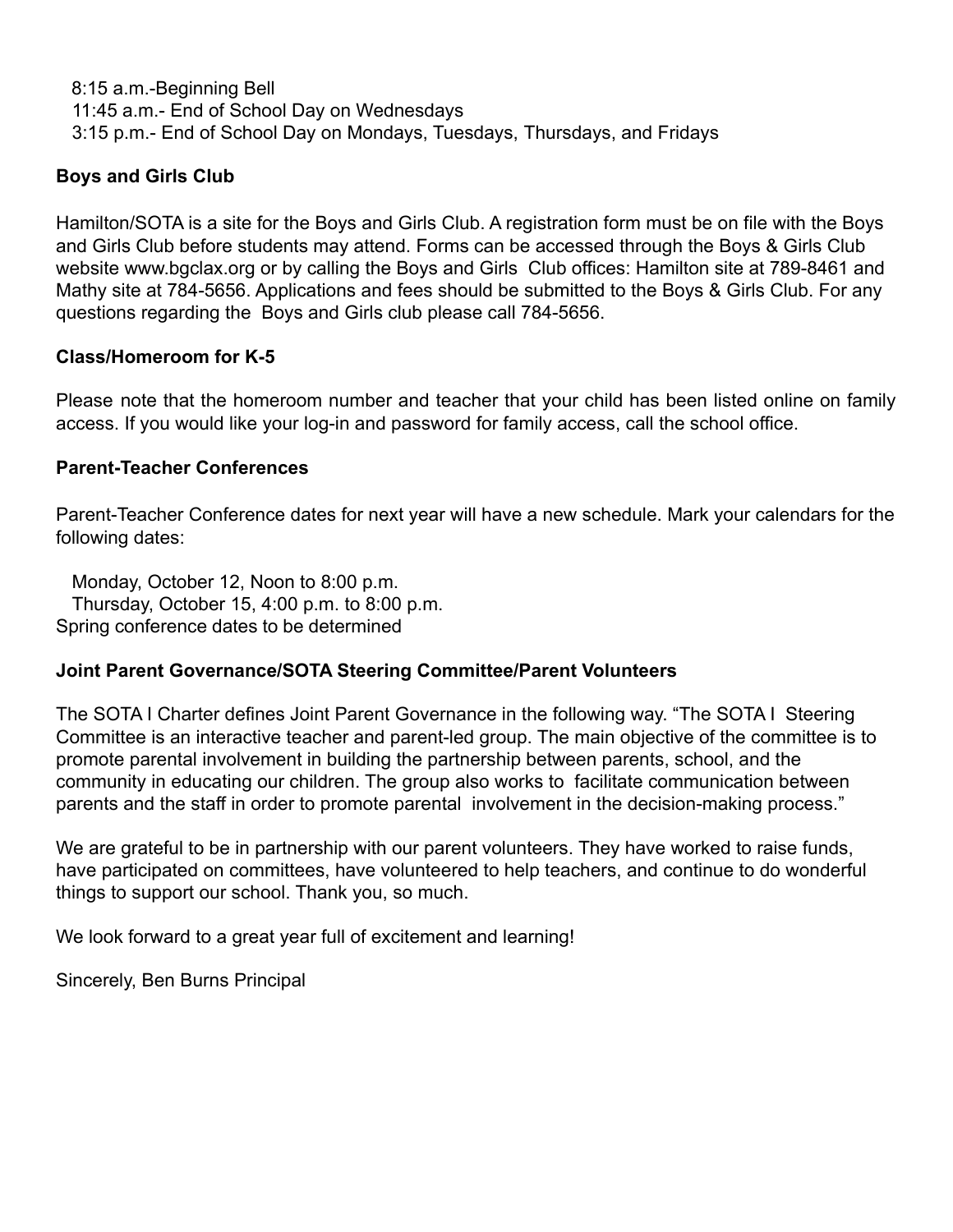

### **ABSENCES**

For safety reasons, parents/guardians are asked to call the school office at 789-7695 before 8:30 a.m. if your child is absent or tardy due to an appointment, ill, etc. An excused tardy or absence is due to a scheduled doctor or dentist appointment or an illness that has been phoned in by the parent or guardian, as long as it **does not exceed ten days per school year per the Wisconsin State Statute**. Examples of an unexcused absence/tardy due to late arrivals are missing a ride, the car not starting, or oversleeping. Please keep in mind if a student arrives at school after 9:30 a.m., they are considered to be absent for a  $\frac{1}{2}$  day with the absence being recorded as excused or unexcused. A student must report to the office for a pass if they are late arriving at school.

If a student must leave school during the day, their parent/guardian must report to the office to check the student out of school. The secretary will notify the student and teacher. Parent/guardian should not go directly to the classroom without stopping in the office during the regular school day.

### **ARRIVAL/PICK UP**

Entrances are subject to change during the school year.

K-5 students may arrive at school at 8:00 a.m. and enter Door A. They will not be allowed in the building prior to 8:00 a.m. as there is no supervision available.

Preschool students may arrive at 8:00 a.m. for the morning program and enter Door B.

Students who are riding the bus - The busses will be dropping off or picking up students on Adams Street (the street on the south end of school). No cars are allowed in the bus lane. Students arriving by car. – The Traffic Flow Plan is available on our website and is for the hours of 7:45 a.m. – 3:30 p.m.

- There will be one door open at 8:00 a.m. for K-5 students, the 7th Street Main Entrance Door A.
- Preschool students will come in at the 7th Street south entrance, otherwise known as Door B.
- All parents are asked to enter through the office.
- 7th Street (and cut-out) in front of the school is for Drop Off/Pick Up only. Drivers need to stay in their cars. Students may enter the school through the 7th Street door. There is No Parking there.
- Johnson Street (north of school) next to the school may not be available due to construction.
- Adams Street (south of the school) next to the school is the Bus Lane only. No parking or drop-off.
- 8th Street (east of school) has parking on both sides of the street if open.
- Surrounding the school there is parking on three of four of the streets on the side of the street which is not next to the school.
- The No Parking areas are designated by the city and could result in a traffic ticket.

### **BOYS AND GIRLS CLUB AFTER SCHOOL PROGRAM**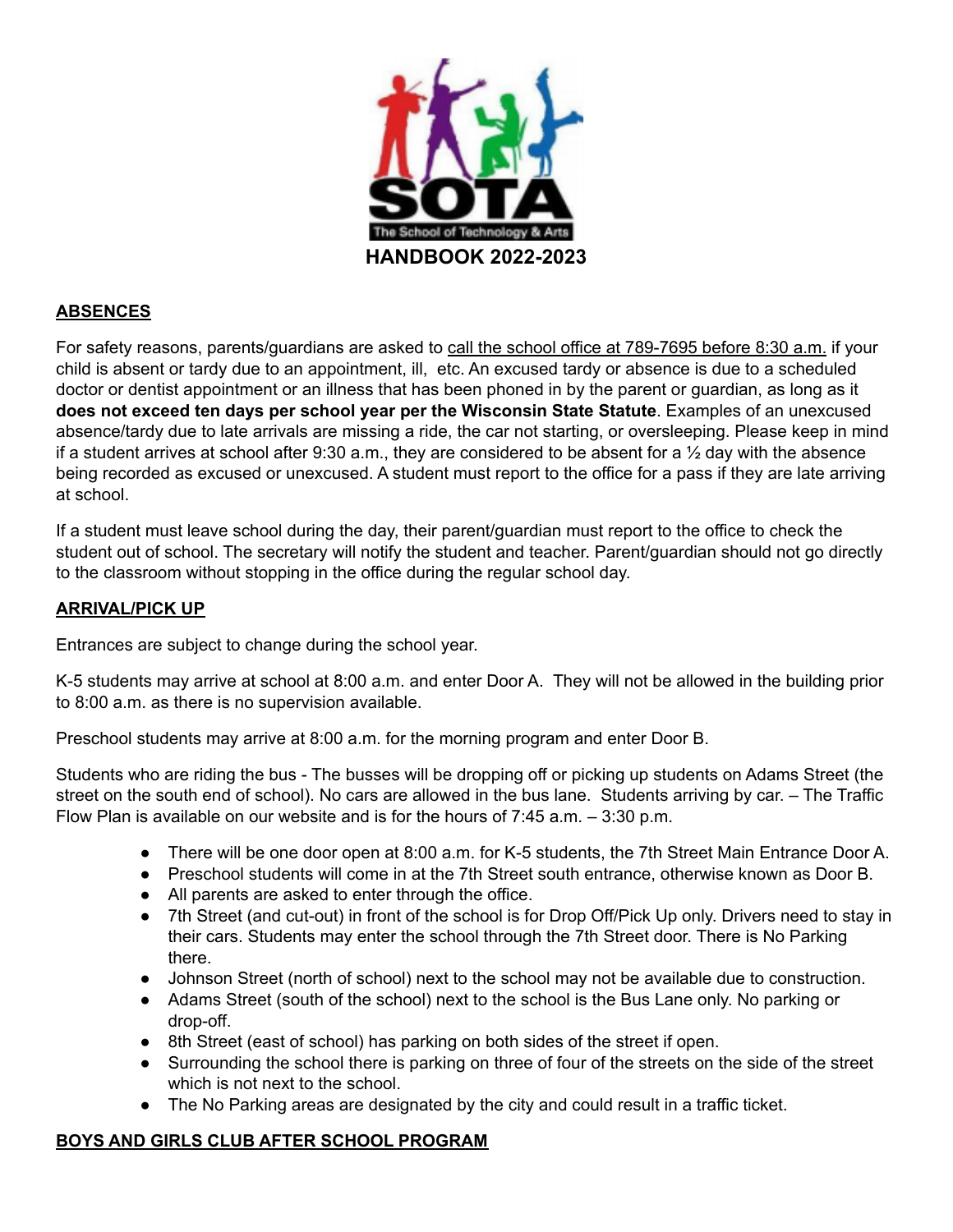Hamilton/SOTA is a site for the Boys and Girls Club. A registration form must be on file with the Boys and Girls Club before students may attend. Forms can be accessed through the Boys & Girls Club website or by calling the Boys and Girls Club offices: Hamilton site at 789-8461 and Mathy site at 784-5656. Applications and fees should be submitted to the Boys & Girls Club. For any questions regarding the Boys and Girls club please call 784-5656.

K-3rd grade student programming will take place at Hamilton Elementary and 4th-5th graders will be walked to Mathy.

# **BREAKFAST**

During in-person instruction, K-5 breakfast is served at 8:00 a.m. in the cafeteria. K-5 lunch will be served in our cafeteria. We still encourage families to complete the free and reduced meal application as grants to support our school are based on this information. Preschool meals will be served in the classroom.

### **BUS INFORMATION**

Bus route information is available through Go Riteway by registering online (found at lacrosseschools.org under the Parents tab and transportation) or calling them at (608) 881-6370.

### **CLOTHING POLICY**

Students are expected to dress appropriately for school. Any clothing or clothing accessories that create a distraction to learning or that have the potential to create a safety concern are not allowed in school. Clothing depicting alcohol, drugs, obscene language, sexual permissiveness, or violence is prohibited as are bare midriff shirts, strapless halters, and other revealing tops, skirts, or pants. Students wearing this type of clothing will be asked to change clothes or cover up the offensive clothing.

### **ELECTRONIC DEVICES**

Students are not allowed to bring personal electronic devices, pagers, walkie-talkies, tablets, etc. to school, except with special permission. All personal devices including cell phones must remain off and out of sight at school.

### **LATEX-CONTROLLED ENVIRONMENT**

Our school is designated as a latex-controlled elementary school. Materials that contain high concentrations of latex, such as most balloons, are prohibited. If you have questions regarding any product or material you may wish to bring to the school, please contact the office before bringing the item to the school.

#### **MEDICATION AT SCHOOL**

If your child needs medication at school during the 2022-2023 school year, please follow these guidelines:

### **PRESCRIPTION MEDICATION**

- Need written consent from both parent and physician.
- Must be in a current, properly labeled prescription bottle.

Students may not carry medications in school. Exception: Asthmas inhalers may be carried with appropriate written consent from a physician.

#### **NON-PRESCRIPTION MEDICATION**

- Need written consent from the parent indicating the exact instructions for administration such as the name of the drug, amount to be given, and how often it can be given.
- Must be in its original container.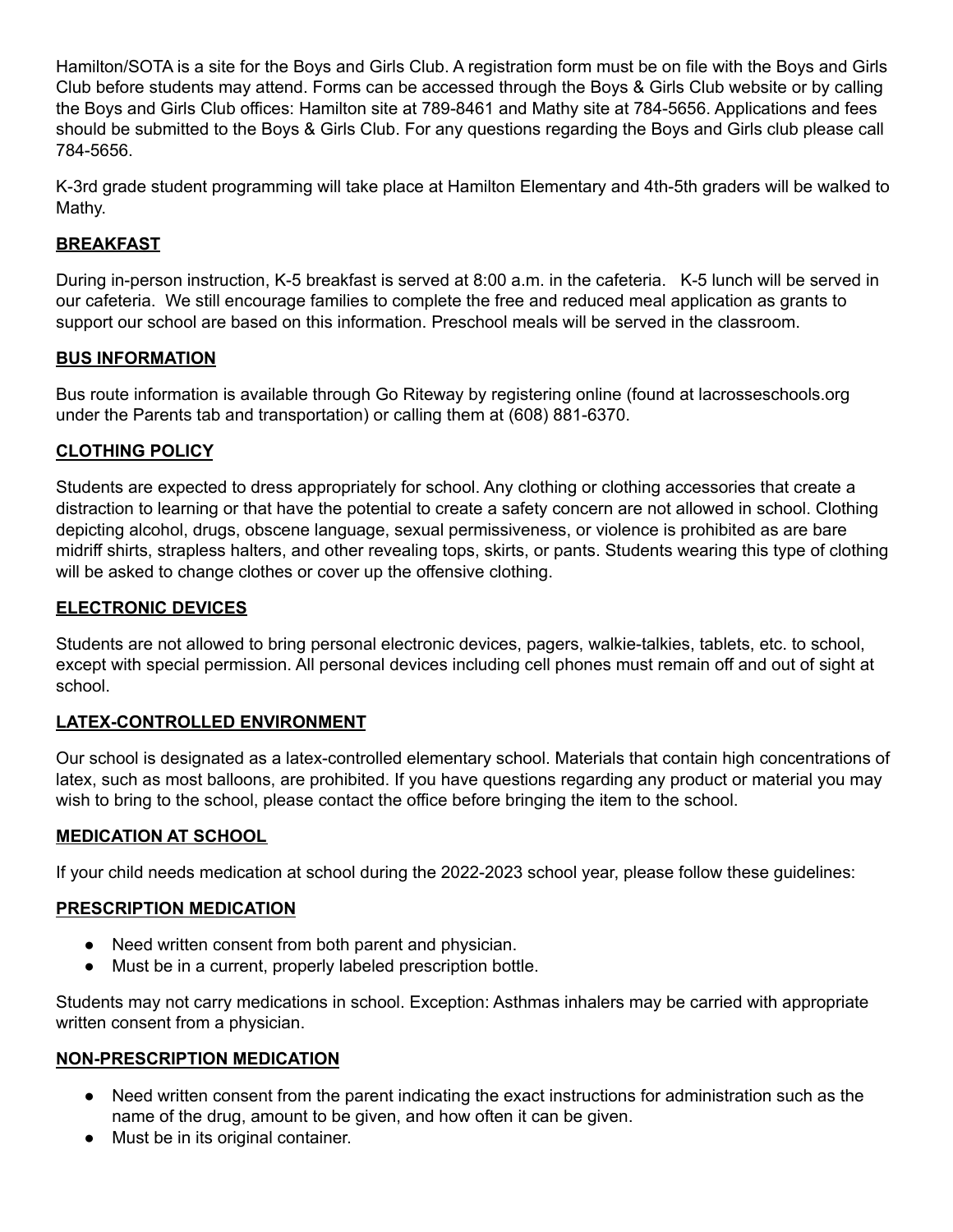#### **CHANGES IN MEDICATION ORDER**

When changes in the original medication order occur, they must be sent to school in writing by parent and/or doctor if necessary.

All medications must immediately be brought to the office. For the safety of all students and the community, we request that an adult bring the medicine. Please contact us if you have any questions or if we can be of any assistance.

### **MEAL PRICES FOR ELEMENTARY STUDENTS**

Completing the Free/Reduced Application is also necessary to qualify for other funding that will enhance educational opportunities for students. The Free/Reduced Application was mailed to your home in late June. Families may also complete this application online at the district website. If you have additional questions regarding this exciting program, please contact Kadie Haug at 789-7637.

Elementary Student Breakfast \$1.65

Elementary Student Lunch \$2.85

Note: If you are getting milk to go with cold lunch, the cost is \$.50 per milk.

(Note: Meal applications must be completed each school year).

### **Milk Substitutions in School Meals**

USDA has recently changed regulations in our school meals program that will have an impact on some families. School nutrition programs can no longer substitute juice for milk. We are now required to provide an exact nutritional equivalent of milk. This change in requirements helps ensure that students receive adequate calcium and other key nutrients found in milk.

For students who cannot digest milk, Lactaid – a milk product without the troublesome milk sugar lactose will be offered. Lactaid milk will be substituted free of charge if for diet reasons your child cannot consume milk. Parents must submit a doctor's statement for this service.

This ruling does not apply to students with disabilities that affect major life functions. If your child has a disability, please contact your school's cook manager or the school nutrition office at 608-789-7625. We must have a special diet form completed that must be signed by your physician notating the diagnosis or medical condition that requires the student to have a milk substitute.

### **PERSONAL BELONGINGS**

Toys, trading cards, skateboards, scooters, rollerblades, and video games are among the items not allowed in school. These items not only become a distraction and a safety concern but are frequently targets for theft and misuse. The staff may confiscate any item that is threatening or disruptive to the school setting. Most confiscated items will be returned only to a parent/guardian. Items may be brought to school for demonstration or sharing activities only with the prior consent of the teacher. The school has no insurance covering the personal belongings of the students. Please write your name on all of your child's belongings, especially book bags and coats. Cell phones must be turned off and out of sight at school.

### **PICTURE DAY**

This year's student pictures will be taken by Lifetouch Studios and are scheduled for August 24th. Retake day is November 3rd. Information on package sizes and cost will be posted on the school website one week prior.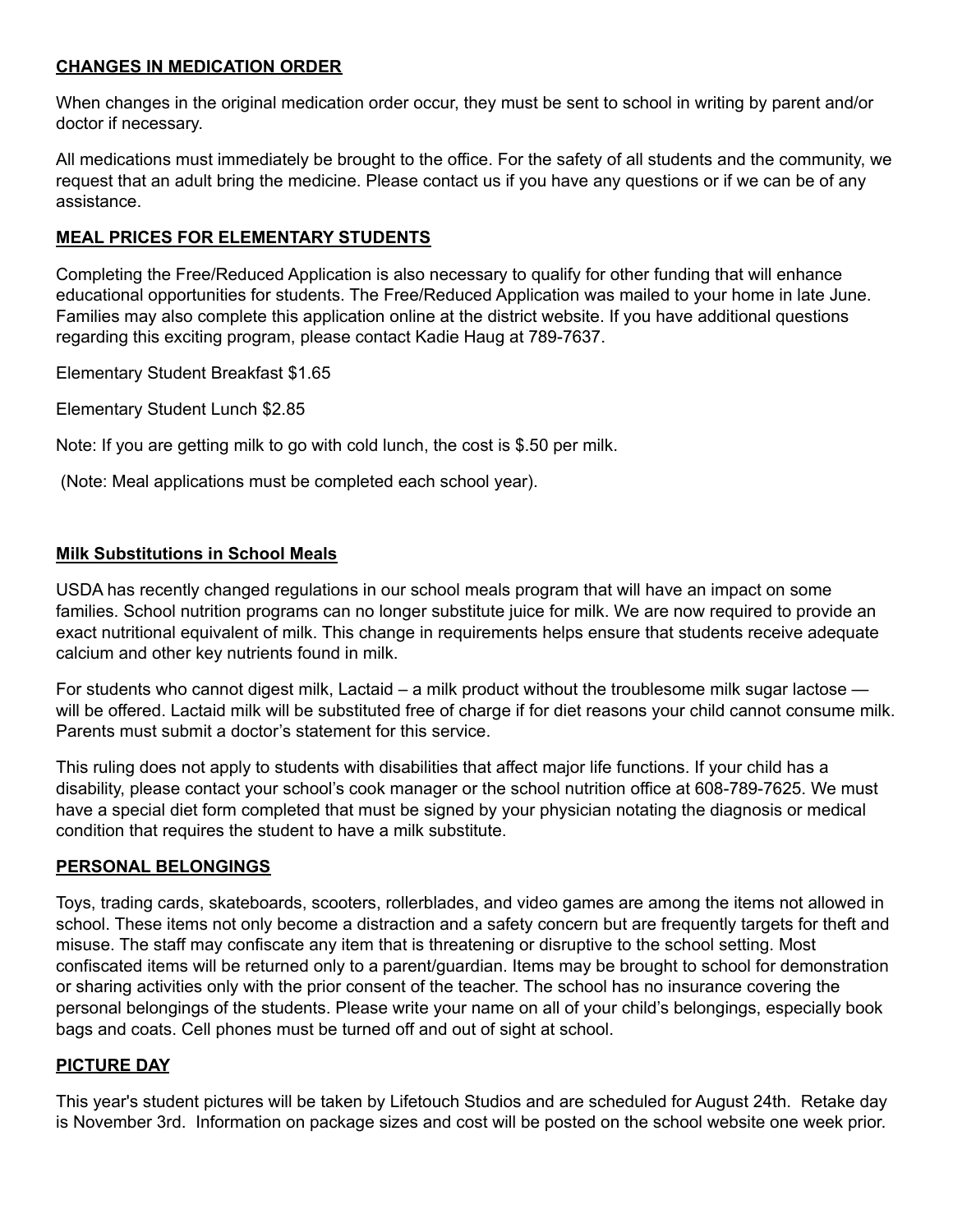### **PARENT VOLUNTEERS**

Thank you for your interest in volunteering in our school! We are working on a plan for our return to in-person school in the fall. As plans are further detailed, we will have a much better idea of the level of volunteer opportunities we will be able to allow. We do expect that visitors to the buildings may be much more limited than in the past. As a result, we are asking parents who are visiting to enter through the office.

As in the past, the health and safety of our staff, students, and community members will be at the forefront of decisions made concerning visitors and volunteers.

#### **SAFE ROUTES TO SCHOOL**

Walking and biking to school are healthy ways to commute to school. A crossing guard is located at the intersection of 7th and Johnson. Bike racks are located outside of the main entrance on 7th street. Hamilton/SOTA is a participant in the Safe Routes to School Program.

Pedestrian Safety Rules:

Use the crosswalks

Obey the crossing guard

Never cross between parked cars where you cannot be seen

Look both ways before crossing

Bike Safety Rules:

Please wear a helmet

Stop at stop signs

Look both ways before crossing

#### **SCHOOL SUPPLY LIST FOR 2022-2023**

The school supply list can be accessed on our school website for your convenience.

#### **STUDENT CODE OF RIGHTS AND RESPONSIBILITIES**

All students must adhere to the School District of La Crosse Student Code of Rights and Responsibilities (the link is [here.](https://www.lacrosseschools.org/2021-22-code-of-rights-and-responsibilities/)

#### **VISITOR IDENTIFICATION**

During regular school hours, all visitors (even regular volunteers) must first report to the school office to identify themselves, sign in, state the nature of their visit, and obtain an identification tag. Visitors will need to enter via the vestibule during the school day as all doors are locked while school is in session.

#### **ONE TO ONE TECHNOLOGY USAGE**

#### **Building Student Handbook Technology Language**

1:1 iPad/MacBook/Use of Any Computer, iPad, or other Technology Device in School

Our partnership between home and school in a digital learning environment is necessary to guide students to be productive online learners and digital community members. We encourage parents/guardians to monitor the use of any iPad/MacBook that may come home for completing school activities.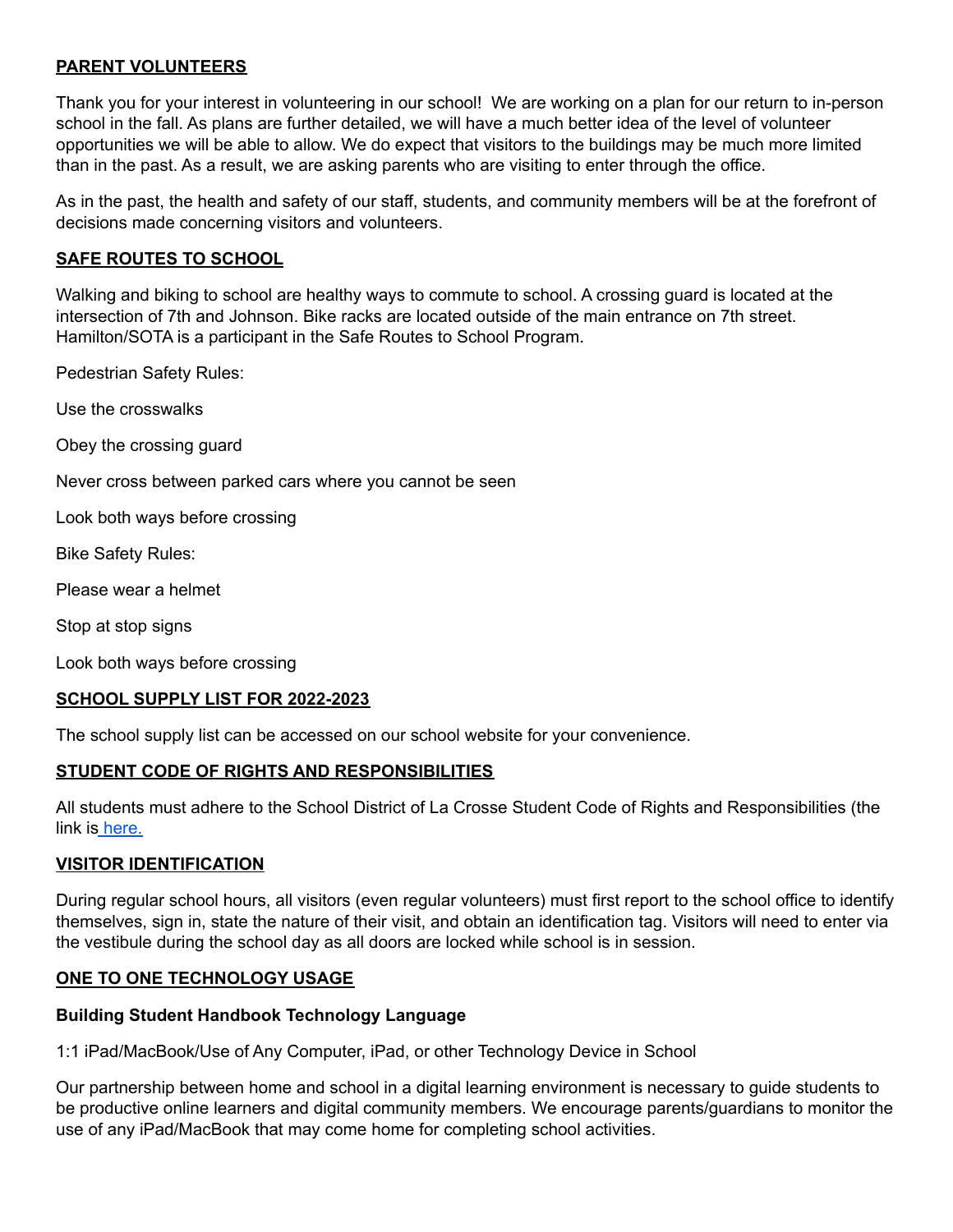Students are issued a district iPad (K-5th grade/middle school) or MacBook (high school) as an integral part of their education. This means that the student has a responsibility to use the iPad/MacBook appropriately for educational purposes and to secure it from damage or loss. Doing so ensures the student has the necessary access to digital resources to be successful in all classes. In addition, shared iPad and computers are available for student use while at school. District policy 3630.2 – Internet Safety and Acceptable Use explains all responsibilities and privileges of the internet and digital tools. You will find this on the district webpage or may ask for a copy in the building office. The District Student Handbook summarizes this policy.

### **Student Expectations**

Students shall follow all district policy and school/classroom rules and expectations as described by principals, classroom teachers, or other adults in the building. Building principals, associate principals, and deans work with each student at the time of the infraction to determine a course of corrective behavior, compensation to the district, or legal action.

Students will not share their district username and password with any other person except when asked by a school employee or by their parents/guardians. All information on the district-issued iPad/MacBook is not private information and students should expect adults to review their work and files as necessary.

By using personal email or other personal social media/gaming/online accounts students should expect these to be accessed if necessary with reasonable cause as identified by the building principal and/or the School Resource Officer.

iPads are monitored through internet usage logs and MacBooks are monitored with keystroke capture. Each key pressed on a MacBook is logged and email notifications are automatically sent to building principals; including any work done with personal accounts.

Students should not install any non-district-approved apps or services on their iPad/MacBook device. If this is done, students should expect these to be removed at any time by district personnel. Students should be aware of their actions while online so that malware and viruses are not brought into the district network.

Students should not 'sync' the iPad/MacBook to any personal phones, iPods, other laptops, etc.

Students should use online 'cloud' storage to backup any/all files that a student does not want to lose. Devices do fail and if this happens, any data/files stored on the iPad/MacBook may not be recoverable and all data can be lost. Students have access to iCloud, OneDrive, and Google Drive for backing up any/all school-related files.

Students are issued a district-managed Apple ID and email to allow for access to many online resources and storage as well as to communicate with teachers, administration, and each other.

District-issued cases are to be kept on the iPad/MacBookstudent removes the case and it breaks, new cases can be purchased in the school office or school store depending on the school. iPad/MacBooks must be used with a case at all times.

Students who take the iPad/MacBook home are to leave the charging cords at home and charge the iPad/MacBook fully for the next day's use. Doing this ensures the cords are not lost or damaged. Lost/damaged cords can be replaced in the school office. Non-Apple cords are not to be used and will not be accepted during hand-in.

Students are to refrain from entering their first and last name, birthdate, address, or any other personal information on any online services. Teachers requesting students to use online services will ensure that the online site is appropriate for the age of the student and will not request the use of personal information unless the site is approved by the district technology department and has a partnership agreement for use of data with the approved vendor of the online service.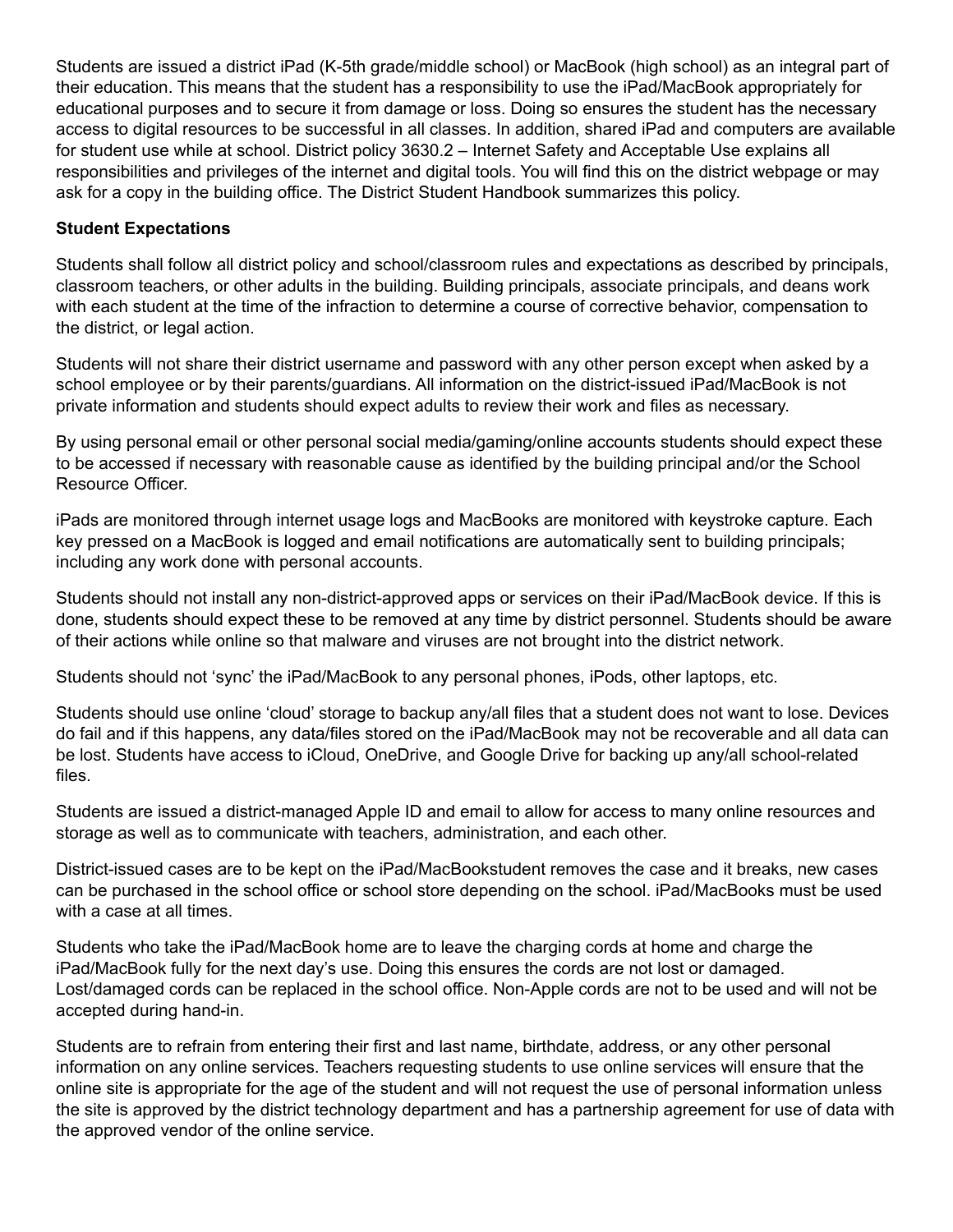#### **Hand-out of iPad/MacBook**

Schools will be issued an iPad/MacBook based on a schedule either within the school day, at registration, or after school. See the Voluntary Insurance section.

#### **Hand-in of iPad/MacBook**

Schools will collect the iPad/MacBook based on a schedule either within the school day, at the end of the school year, or when the student withdraws from the district. Any iPad/MacBook that is not returned during that time will be considered stolen public property and treated as such.

#### **Voluntary Insurance**

Voluntary insurance for the iPad or MacBook is available from the building office during hand-out times at each school or when enrolling in the district. Parents/Guardians of students enrolled in July/August/September have until October 1st to pay the voluntary insurance or to visit with the building principal. If a new enrollee, the insurance will be paid within 3 weeks of enrollment. After those dates, the student's record will indicate that voluntary insurance is declined and the parent/guardian is fully responsible for any repairs or replacement if the iPad or MacBook is damaged/lost/stolen.

Below is a list of replacement costs for the 2022/2023 school year of the device, case, and power cords. Screen repair is also listed. These are subject to change in the 2022/2023 school year. Other specific repair costs are listed on the voluntary insurance form.

| Item                                                                   | Cost  |
|------------------------------------------------------------------------|-------|
| iPad Voluntary Insurance (Yearly, August to August,<br>non-refundable) | \$20  |
| iPad                                                                   | \$300 |
| iPad Glass                                                             | \$100 |
| iPad Power Brick                                                       | \$20  |
| iPad Power Cable                                                       | \$20  |
| iPad Issued Case (New)                                                 | \$30  |
| iPad Issued Case (Used)                                                | \$15  |

Voluntary insurance covers accidental damage to the laptop; each device component will be replaced one time (e.g. cracked screen, audio port damaged, etc.). Subsequent breakage of the same item is the responsibility of the parent/guardian. Repairs/loss due to negligence is not covered by insurance. Discussion between the building principal and student will result in the determination of accident or negligence except for liquid damage. Examples of accidental and negligent damage are as follows:

Accidental damage includes walking down the hall with the device in the student's arms and someone bumps into the student and the laptop is dropped; the student has a laptop in their backpack and someone else grabs the backpack and tosses it down the hall. Accidents are not because the student wasn't paying attention, forgot the iPad/MacBook in a room or in a car, or thought "nothing will happen to it". Students should notify the